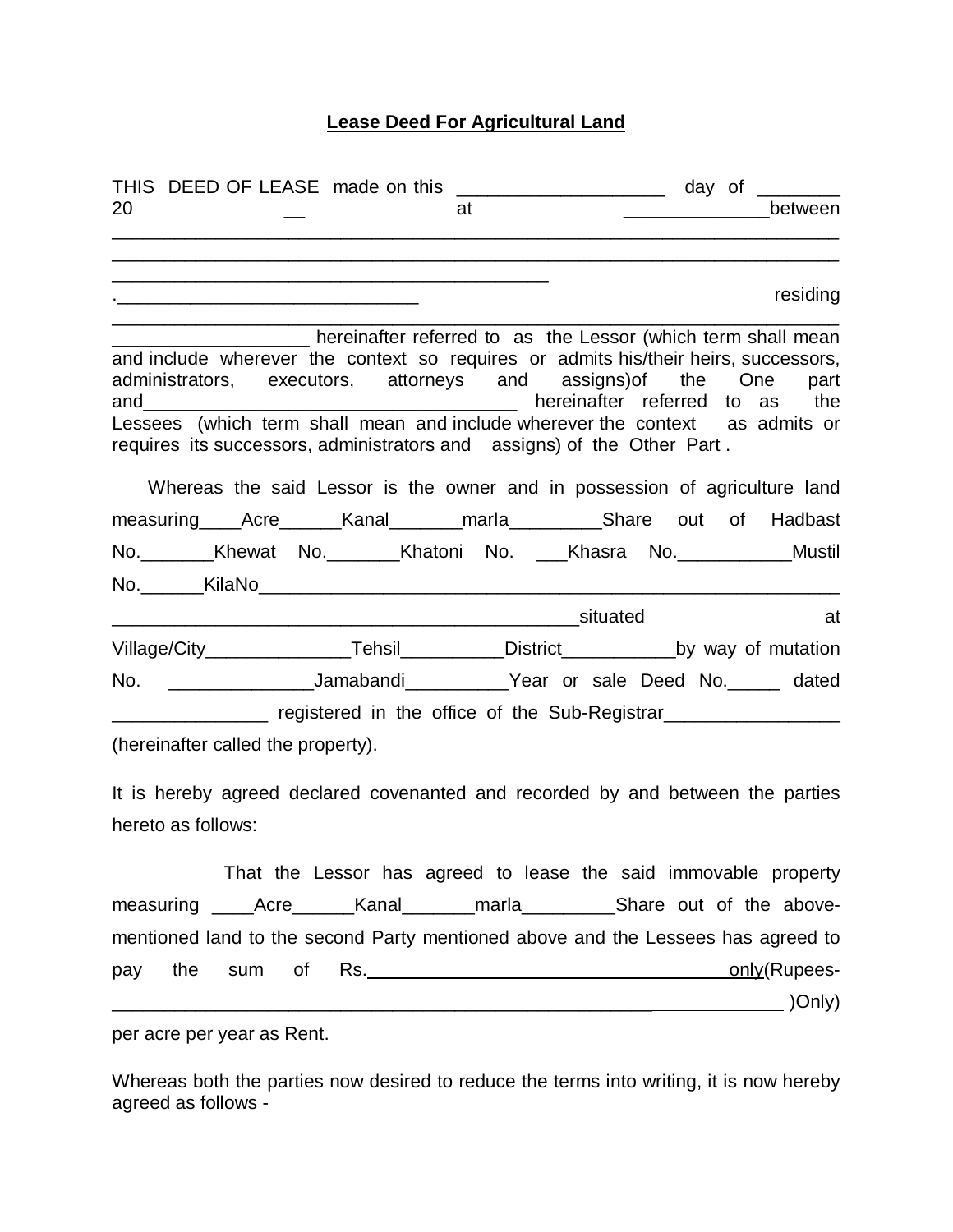1. This lease for purposes of payment of rent and period of lease shall be deemed to have commenced from

2. This lease shall be in force for a period of vears certain from \_\_\_\_\_\_\_\_\_\_\_. The Lessee shall, however, have the option to continue the lease thereafter for a further period upto \_\_\_\_\_\_\_\_\_\_ years. The Lessee shall be at liberty to vacate the "Said land or part thereof" at any time during the period of lease on giving month/s notice.

3. The Lessee shall be at liberty to under-lease / sub-lease the `said land' or part thereof to any of its subsidiaries or to any other party.

4. The Lessee shall have the right to utilise the leased land or part thereof for Agricultural purposes only.

5. The Lessor shall grant all rights of way, water, air, light and privy and other easements appertaining to the `said land'.

6. The Lessee shall be liable to pay all charges for electricity and water actually consumed by the Lessee during the occupation and calculated as per the readings recorded by the respective metres installed in the `said land'.

7. The Lessee shall hand over possession of the `said land' to the Lessor on the expiry of the period of lease fixed herein or on the expiry of the period of option should the Lessee avail itself of the same and on refund of deposit made by the Lessee, if any, in the same state and condition as on the date of occupation but subject to natural wear and tear due to ordinary use and lapse of time.